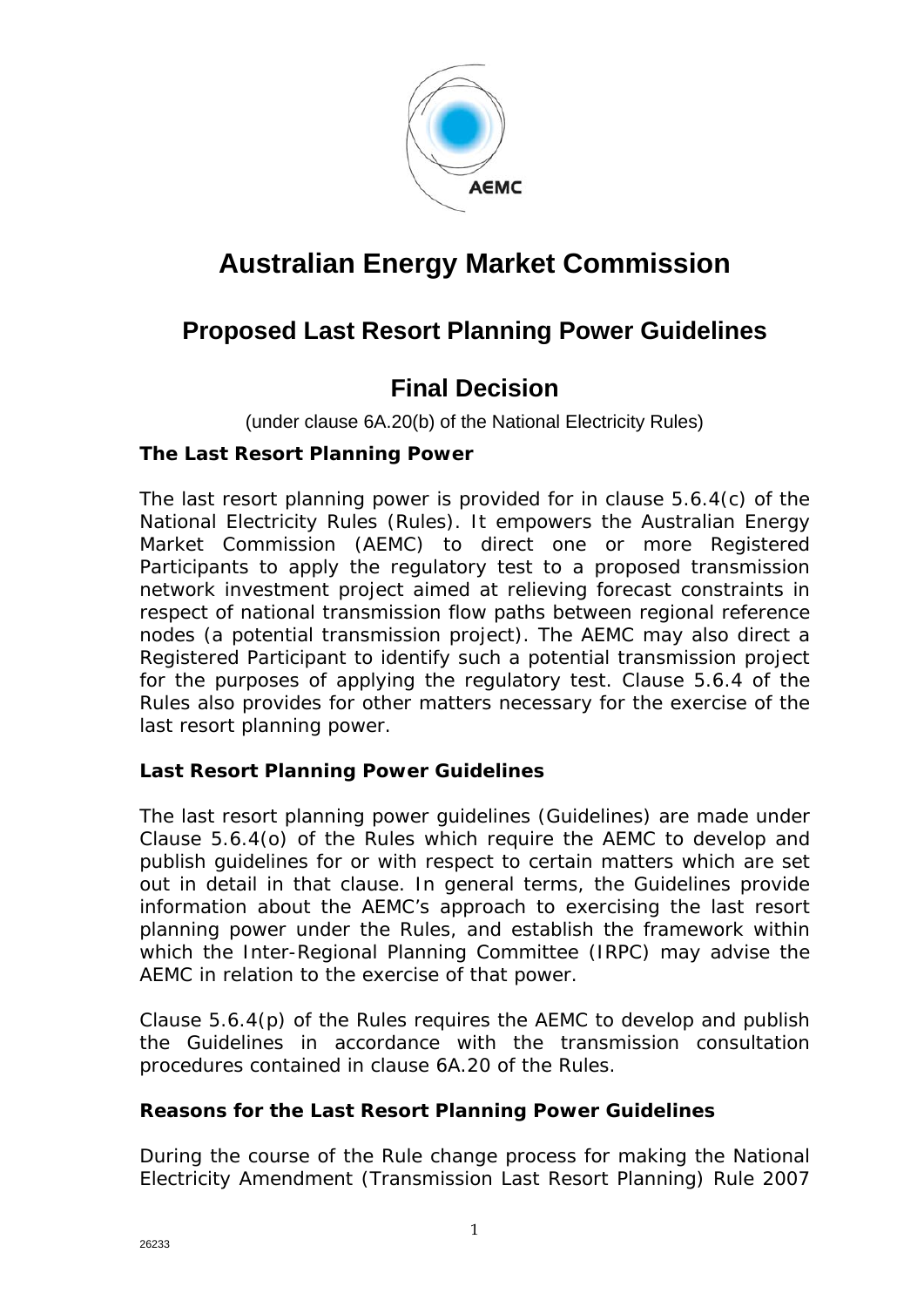the AEMC identified a number of matters that it considered were matters of detail or implementation that were more appropriately the subject of guidelines (rather than inclusion in the Rules), or that were otherwise matters that would assist the market if the AEMC provided some guidance.

Clause 5.6.4(o) of the Rules sets out the areas for inclusion in the Guidelines. The proposed Guidelines include guidance on the following matters:

*Appointment of persons to the Inter-Regional Planning Committee* which includes the process the AEMC will undertake in identifying suitable persons that it will request NEMMCO to appoint to the Committee. This process is to ensure suitably qualified and experienced persons are appointed that are willing and able to assist in considering the issues associated with any decision to exercise the last resort planning power (section 4);

*Advice provided by the Inter-Regional Planning Committee* including the matters the AEMC may include in a terms of reference to the Committee in order to establish a transparent and robust framework for the advice that the Committee will provide to the AEMC. It is expected that the Committee's advice will play a key role in whether or not the AEMC exercises the last resort planning power (section 4);

*Provision of information, public consultation and public reporting* which addresses the procedure for public consultation, including on the Committee's advice, in order to ensure any exercise of the last resort planning power is transparent and all relevant issues are taken into consideration (sections 5, 6, 7). The Guidelines also reinforce the requirement in the Rules for the AEMC to report annually on any procedural steps it takes towards exercising the last resort planning power (section 8);

*Nomination of a directed party* in order to provide clear guidance to potential directed parties and other relevant persons as to how the AEMC and the Committee will make a decision as to which Registered Participant could be directed to apply the regulatory test to a potential transmission project (section 9). The Guidelines identify matters that the AEMC and the IRPC must consider when nominating or recommending a Registered Participant, including the location of the project and the benefits from the project.

The AEMC notes that the ability of directed parties to recover the costs of complying with the regulatory test is not addressed in the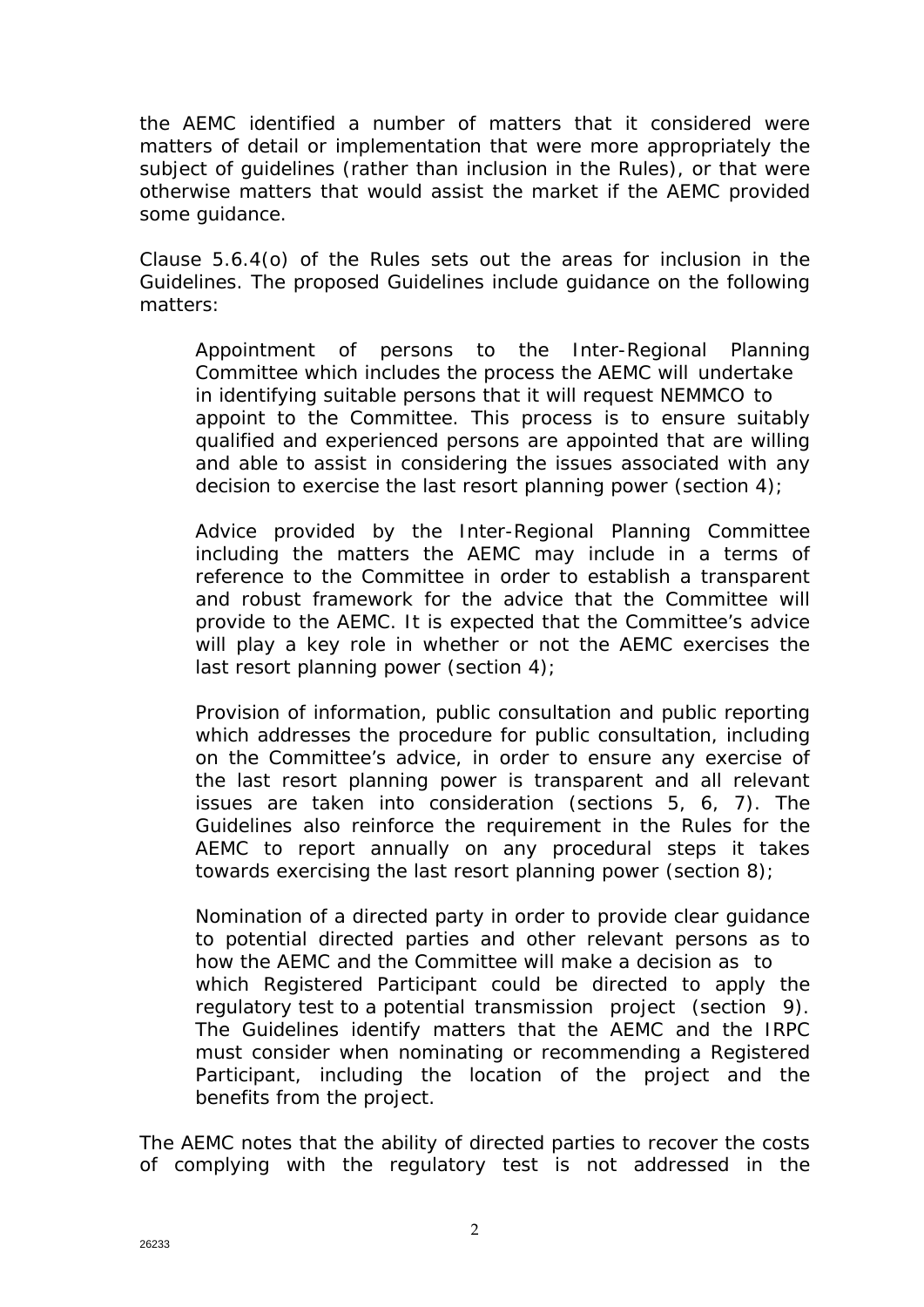Guidelines. This reflects the AEMC's decision in its Rule Determination on the *National Electricity Amendment (Transmission Last Resort Planning) Rule 2007* to assess claims for cost recovery on a case-bycase basis.

#### **Consultation**

On 15 March 2007 the AEMC published an explanatory statement and proposed Guidelines in accordance with clause 6A.20(b) of the Rules inviting submissions on the proposed Guidelines. The closing date for submissions was 1 May 2007. The AEMC received 3 submissions, from:

- TransGrid;
- Powerlink; and
- the Inter-Regional Planning Committee.

The AEMC has considered the matters raised in submissions. A summary of the relevant issues raised and the AEMC's response to those issues is contained in Attachment A to this final decision.

#### **Changes between the proposed Guidelines and the Guidelines**

The AEMC has adopted a number of the suggested amendments made in submissions and has amended the proposed Guidelines to give effect to these suggestions. The key amendments are:

- *An amendment to clause 4.2* of the proposed Guidelines that requires the AEMC to publish on its website any request it makes to NEMMCO to appoint any additional members to the IRPC under clause 5.6.4(f). This amendment was made in response to a request made in a submission to the AEMC.
- *An amendment to clause 4.3* of the proposed Guidelines to provide that the terms of reference requesting advice from the IRPC in relation to the LRPP, include the findings of the AEMC in respect of the matters listed in clause 5.6.4(h) of the Rules, and any other relevant considerations.

These amendments were made to the earlier draft of the guidelines to clarify concerns raised in submissions that the independence of the IRPC's advice to the AEMC may be called into question where the IRPC was required to have regard to the AEMC's earlier assessment of the matters under clause 5.6.4(h). Submissions also suggested that the Guidelines should provide guidance as to the matters the IRPC may consider in providing a description of the problem or a proposed transmission project.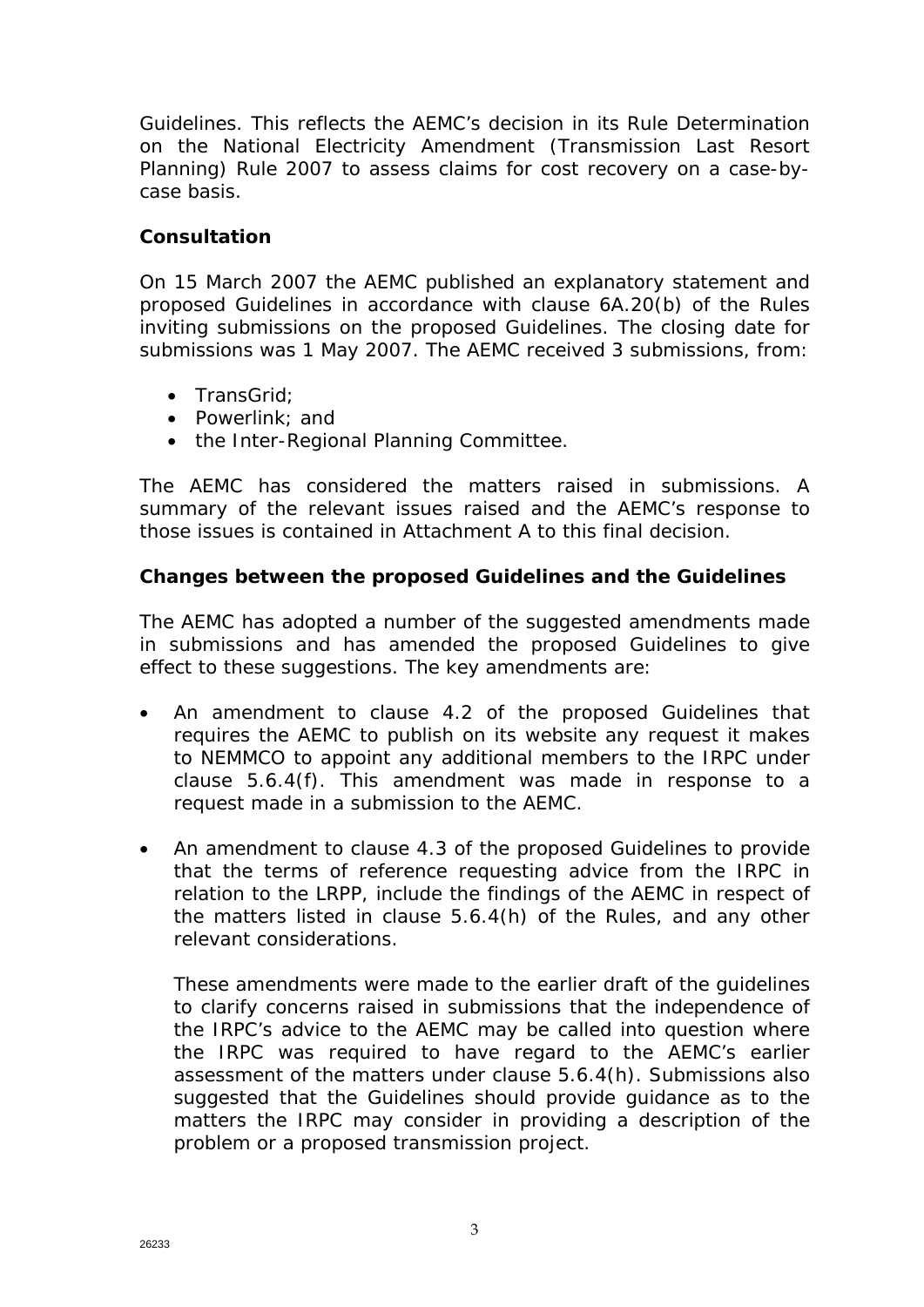The amendments reflect the AEMC's view that it does not envisage that the IRPC duplicate the AEMC's inquiries, but that it takes the AEMC's findings into account in forming its own views and providing advice. In matters to be included in a terms of reference the AEMC is seeking to achieve a balance between unduly limiting the IRPC's considerations, and creating concerns that it may have too wide (or too costly) a role in giving advice.

- *A new clause 4.5* requiring the AEMC to publish on its website any terms of reference in relation to a request to the IRPC for advice, and any extension of time and the reasons for the extension as agreed by the IRPC and AEMC. The new clause was inserted into the Guideline in response to a request made in a submission to the AEMC.
- *A new clause 7* that provides for confidential information to be treated in accordance with s 24 of the *Australian Energy Market Commission Act (SA) 2004*. The new clause was inserted into the Guidelines in response to a request made in a submission to the AEMC.

A summary of each of the relevant issues raised in submissions and the AEMC's response to those issues is contained in Attachment A to this final decision.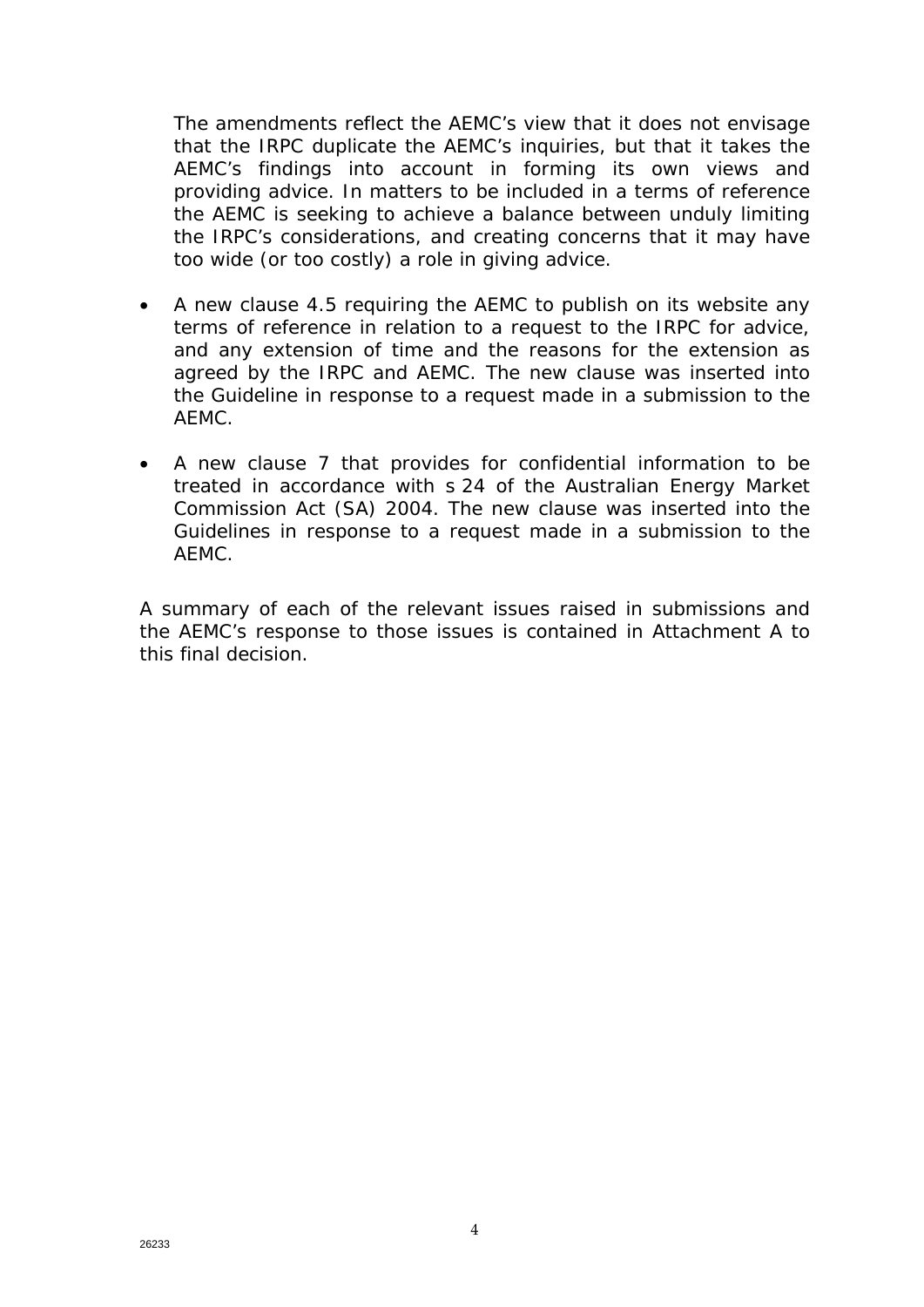### **Attachment A**

## **Issues Raised in Submissions and the AEMC's Response**

| <b>Submitter</b>   | <b>Issue</b>                                                          | <b>AEMC Response</b>                                                       |
|--------------------|-----------------------------------------------------------------------|----------------------------------------------------------------------------|
| Proposed           | 1.3 The LRPP Guidelines provide further guidance to                   |                                                                            |
| <b>Guideline</b>   | Registered Participants and other interested stakeholders             |                                                                            |
| <b>Clauses 1.3</b> | about the AEMC's processes when considering the                       |                                                                            |
| and 1.5            | exercise of the last resort planning power.                           |                                                                            |
|                    | $1.4$                                                                 |                                                                            |
|                    | 1.5 In addition to providing guidance to Registered Participants      |                                                                            |
|                    | and other interested stakeholder about the AEMC's                     |                                                                            |
|                    | obligations when exercising the last resort planning power,           |                                                                            |
|                    | the LRPP Guidelines also guide:                                       |                                                                            |
|                    | the IRPC in providing advice to the AEMC in relation                  |                                                                            |
|                    | to the exercise of the last resort planning power;                    |                                                                            |
|                    | other persons from whom the AEMC may request                          |                                                                            |
|                    | information relevant to the exercise of the last resort               |                                                                            |
|                    | planning power.                                                       |                                                                            |
| <b>TransGrid</b>   | To ensure that the Guidelines are developed consistently with         | The AEMC is of the view that the Guidelines reflect that the Rules require |
|                    | the Rules, clauses 1.3 and 1.5 should be amended to make it           | the AEMC and directed parties to comply with the Guidelines. Clause        |
|                    | clear that the Guidelines are to be followed by:                      | 5.6.4(o) of the Rules imposes substantive obligations on the AEMC as to    |
|                    | the AEMC (in the performance of its functions under Rules             | the matters to be included in the Guidelines, and the Guidelines provide   |
|                    | 5.6.4(d)(2) and 5.6.4(o)(1), (2) and (4)),                            | guidance on these matters. A binding obligation on the IRPC to comply with |
|                    | the IRPC (in the performance of its functions under Rule<br>$\bullet$ | the Guidelines can only be included in the Rules and, in any event, the    |
|                    | $5.6.4(o)(3)$ and $(4)$ ); and                                        | AEMC does not wish to use the Guidelines to limit the role of the IRPC.    |
|                    | a directed party (per Rule 5.6.4(I)(2)).<br>$\bullet$                 |                                                                            |
| <b>Proposed</b>    | "Where the AEMC decides to request NEMMCO to<br>4.2                   |                                                                            |
| <b>Guideline</b>   | appoint any additional members to the IRPC under                      |                                                                            |
| Clause 4.2         | clause 5.6.4(f), the AEMC must:                                       |                                                                            |
|                    | Identify suitable persons who are capable of                          |                                                                            |
|                    | contributing additional expertise to the advice of the                |                                                                            |
|                    | IRPC having regard to the matters in clause                           |                                                                            |
|                    | 5.6.4 $(f)(1)$ and $(2)$ ;                                            |                                                                            |
|                    | Obtain the consent of any such persons prior to                       |                                                                            |
|                    | making a request to NEMMCO to appoint the person                      |                                                                            |
|                    | to the IRPC;                                                          |                                                                            |
|                    | Consult with NEMMCO before making the formal                          |                                                                            |
|                    | request for appointment of a person to the IRPC".                     |                                                                            |
| TransGrid          | Insert an additional clause after clause 4.2 requiring the AEMC       | The AEMC has decided to adopt Transgrid's suggestion and has amended       |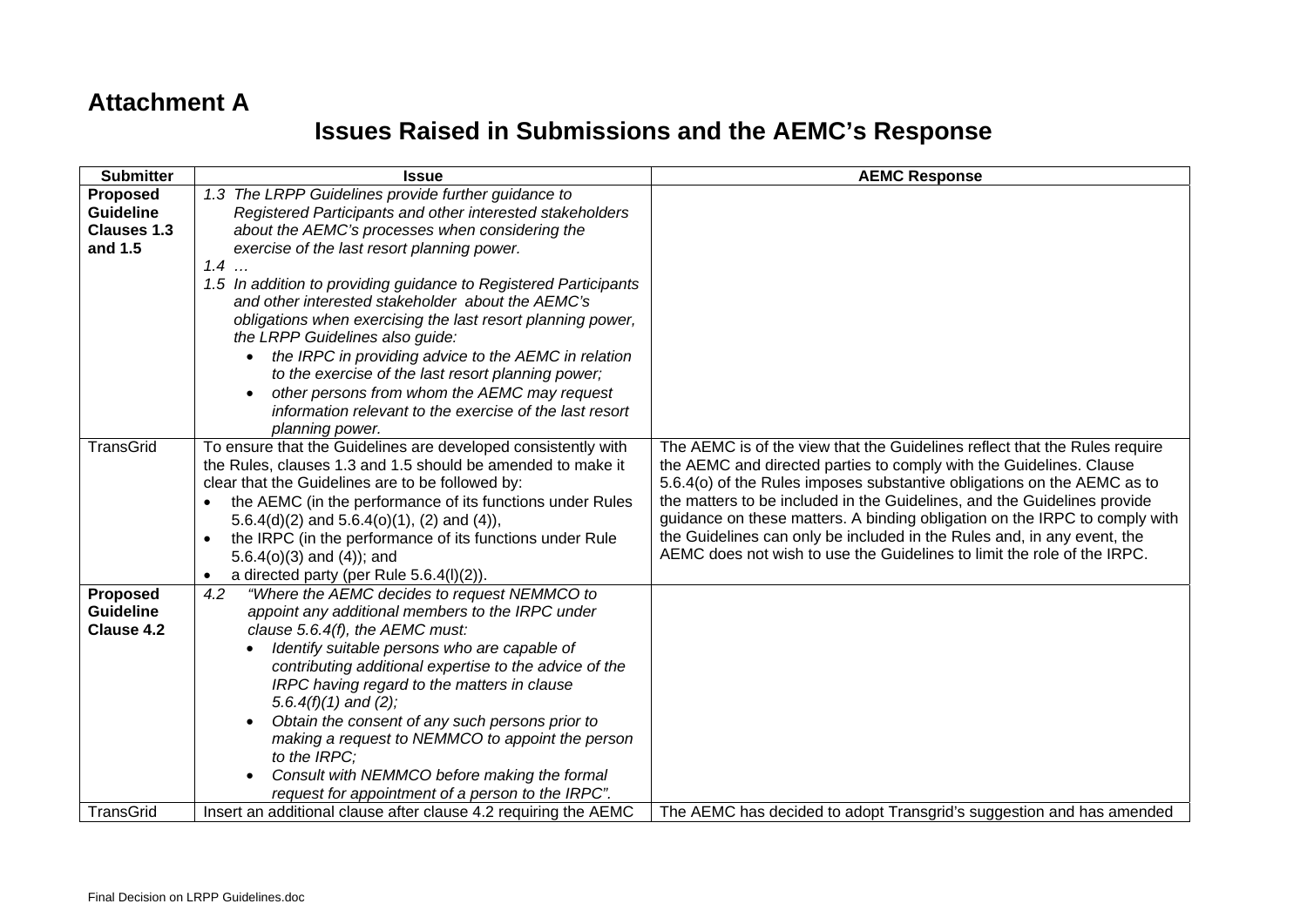| <b>Submitter</b> | <b>Issue</b>                                                                                                                                                                                                                                                                                                                                                                                                            | <b>AEMC Response</b>                                                                                                                                                                                                                                                                                                                                                                                                                                                                                                                                                                                                 |
|------------------|-------------------------------------------------------------------------------------------------------------------------------------------------------------------------------------------------------------------------------------------------------------------------------------------------------------------------------------------------------------------------------------------------------------------------|----------------------------------------------------------------------------------------------------------------------------------------------------------------------------------------------------------------------------------------------------------------------------------------------------------------------------------------------------------------------------------------------------------------------------------------------------------------------------------------------------------------------------------------------------------------------------------------------------------------------|
|                  | to publish the formal request for appointment on its website.                                                                                                                                                                                                                                                                                                                                                           | clause 4.2 of the proposed Guidelines to incorporate a requirement that the<br>AEMC publish its request for appointment on its website.                                                                                                                                                                                                                                                                                                                                                                                                                                                                              |
| PowerLink        | The transparency of appointments may be reduced if NEMMCO<br>can reject an appointment of a member to the IRPC for the<br>purposes of the LRPP advisory role. Therefore, the third bullet<br>point in clause 4.2 should be amended to read:<br>"Consult with the jurisdictional planning bodies,<br>currently represented by the IRPC, before making the<br>formal request for appointment of a person to the<br>IRPC." | The IRPC is constituted under clause 5.6.3 of the Rules which provides that<br>NEMMCO may appoint other persons to the IRPC. The IRPC's existing<br>membership currently represents the interests of any jurisdictional planning<br>bodies.<br>The purpose of appointing additional members to provide advice on the<br>exercise of the LRPP is to ensure representation of wider market interests,<br>in addition to the usual IRPC constituted under clause 5.6.3 (see clauses<br>5.6.4(f)(1) and (2) of the Rules). In light of this policy position the AEMC has<br>decided not to adopt Powerlink's suggestion. |
| <b>IRPC</b>      | The Guidelines should be amended to specify the process the<br>AEMC will follow when identifying additional IRPC members<br>and the capabilities it will look for in appointees. Specifically,<br>the Guidelines should require any party appointed to the<br>Advisory Panel to disclose any relevant financial interests in a<br>potential project, or reveal any conflicts of interest.                               | The AEMC is of the view that the process for appointing additional IRPC<br>members should not be specified in the Guidelines. This is a process issue<br>that should be left with the IRPC and possibly NEMMCO. The AEMC has<br>therefore not adopted this suggestion.<br>Clause 5.6.3(b)(6) of the Rules was specifically added to deal with<br>appointees under clause 5.6.4. in relation to conflicts of interest. This issue<br>therefore has already been dealt with in the Rules.                                                                                                                              |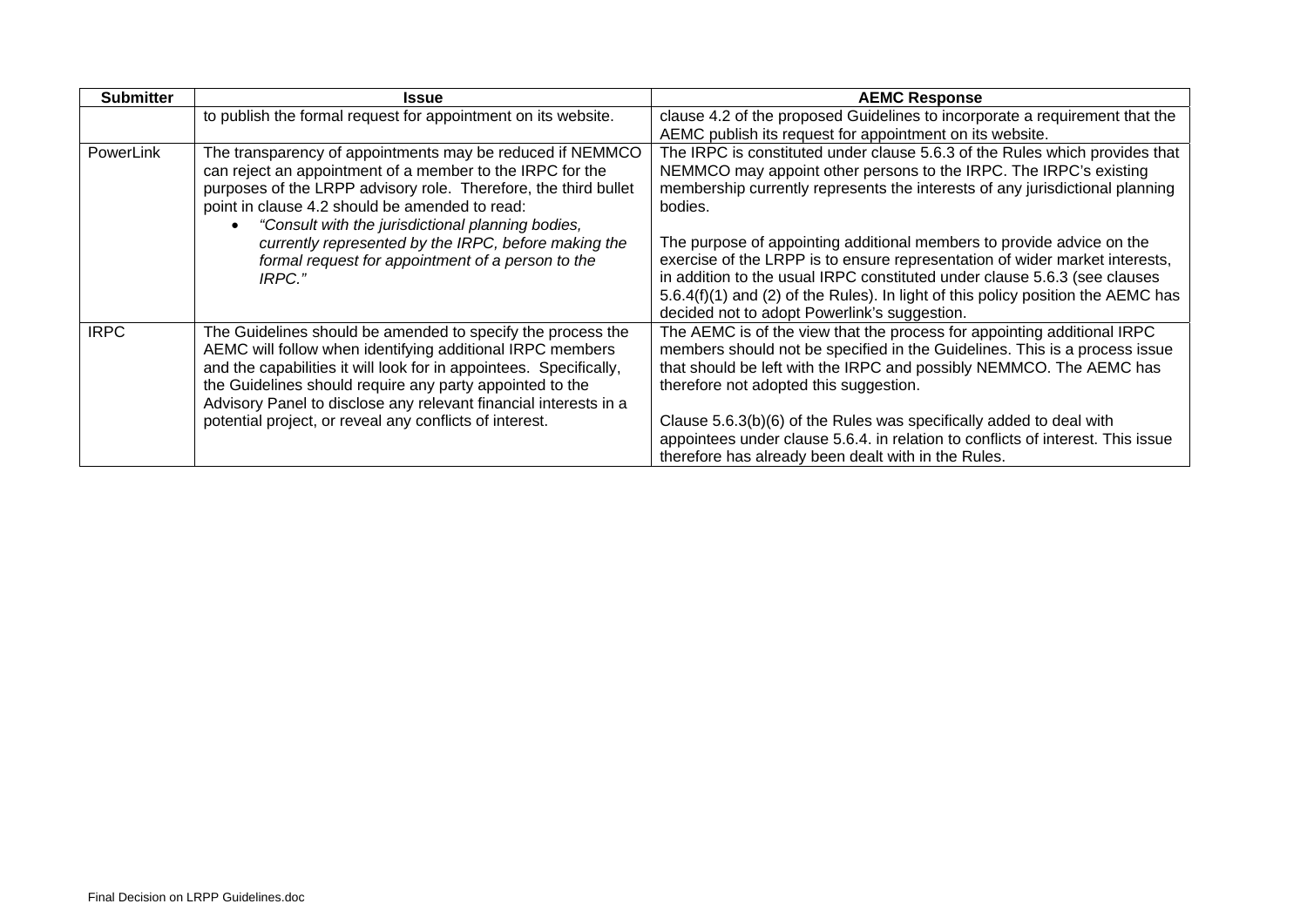| <b>Submitter</b> | <b>Issue</b>                                                                                                                    | <b>AEMC Response</b>                                                                                                                                        |
|------------------|---------------------------------------------------------------------------------------------------------------------------------|-------------------------------------------------------------------------------------------------------------------------------------------------------------|
| <b>Proposed</b>  | The AEMC may, in a request to the IRPC for advice<br>4.3                                                                        |                                                                                                                                                             |
| <b>Guideline</b> | under clause 5.6.4(e), include:                                                                                                 |                                                                                                                                                             |
| Clause 4.3       | a description of a problem relating to constraints in                                                                           |                                                                                                                                                             |
|                  | respect of national transmission flow paths between                                                                             |                                                                                                                                                             |
|                  | regional reference nodes ('the problem") or a potential                                                                         |                                                                                                                                                             |
|                  | transmission project that will address a problem ('the                                                                          |                                                                                                                                                             |
|                  | project");                                                                                                                      |                                                                                                                                                             |
|                  | the AEMC's assessment taking into account the<br>$\bullet$                                                                      |                                                                                                                                                             |
|                  | factors listed in clause 5.6.4(h);                                                                                              |                                                                                                                                                             |
|                  | a request for the IRPC's view as to whether it is                                                                               |                                                                                                                                                             |
|                  | appropriate for the AEMC in all the circumstances, to                                                                           |                                                                                                                                                             |
|                  | exercise the last resort planning power in relation to                                                                          |                                                                                                                                                             |
|                  | that project or problem and the reasons for those<br>views;                                                                     |                                                                                                                                                             |
|                  | a request for the IRPC to provide recommendations                                                                               |                                                                                                                                                             |
|                  | as to which Registered Participants (if any) may be an                                                                          |                                                                                                                                                             |
|                  | appropriate directed party in the particular                                                                                    |                                                                                                                                                             |
|                  | circumstances;                                                                                                                  |                                                                                                                                                             |
|                  | a date by which the advice is to be provided to the                                                                             |                                                                                                                                                             |
|                  | AEMC which is at least 3 months from the date of the                                                                            |                                                                                                                                                             |
|                  | request;                                                                                                                        |                                                                                                                                                             |
| <b>TransGrid</b> |                                                                                                                                 |                                                                                                                                                             |
|                  | The process currently provided for in clause 4.3 may prejudice<br>the independence of the IRPC's advice because it requires the | The AEMC has not, at the point of seeking advice from IRPC, formed a final<br>view, but has carried out some inquiries that allow it to provide information |
|                  | IRPC to have regard to the AEMC's preliminary views on the                                                                      | to assist the IRPC. The views of the IRPC are sought, and are not dictated                                                                                  |
|                  | matters under clause 5.6.4(h). To preserve the independence                                                                     | by the AEMC's initial findings.                                                                                                                             |
|                  | of the IRPC's advice to the AEMC and the AEMC's decision in                                                                     |                                                                                                                                                             |
|                  | accepting the advice, the second and third bullet points of                                                                     | The AEMC does not intend that the IRPC would unnecessarily duplicate                                                                                        |
|                  | clause 4.3 should be deleted and replaced with drafting that                                                                    | those inquiries but, rather, would take the AEMC's findings into account in                                                                                 |
|                  | requires the AEMC to request:                                                                                                   | forming its own views and providing advice.                                                                                                                 |
|                  | the IRPC's views on the factors listed in clause 5.6.4(h) of                                                                    |                                                                                                                                                             |
|                  | the Rules, having regard (among other things) to any                                                                            | Clause 4.3 has been amended to clarify this issue. The clause now                                                                                           |
|                  | information provided to the IRPC by the AEMC;                                                                                   | provides for the AEMC to submit a terms of reference to the IRPC to obtain                                                                                  |
|                  | whether there are any other matters which, in all                                                                               | advice, and include in those terms its initial findings for the IRPC's                                                                                      |
|                  | circumstances, the IRPC would recommend that the AEMC                                                                           | consideration.                                                                                                                                              |
|                  | take into account in deciding whether or not to exercise its                                                                    |                                                                                                                                                             |
|                  | LRPP; and                                                                                                                       |                                                                                                                                                             |
|                  | the IRPC's recommendation on whether or not the AEMC<br>$\bullet$                                                               |                                                                                                                                                             |
|                  | should exercise its LRPP.                                                                                                       |                                                                                                                                                             |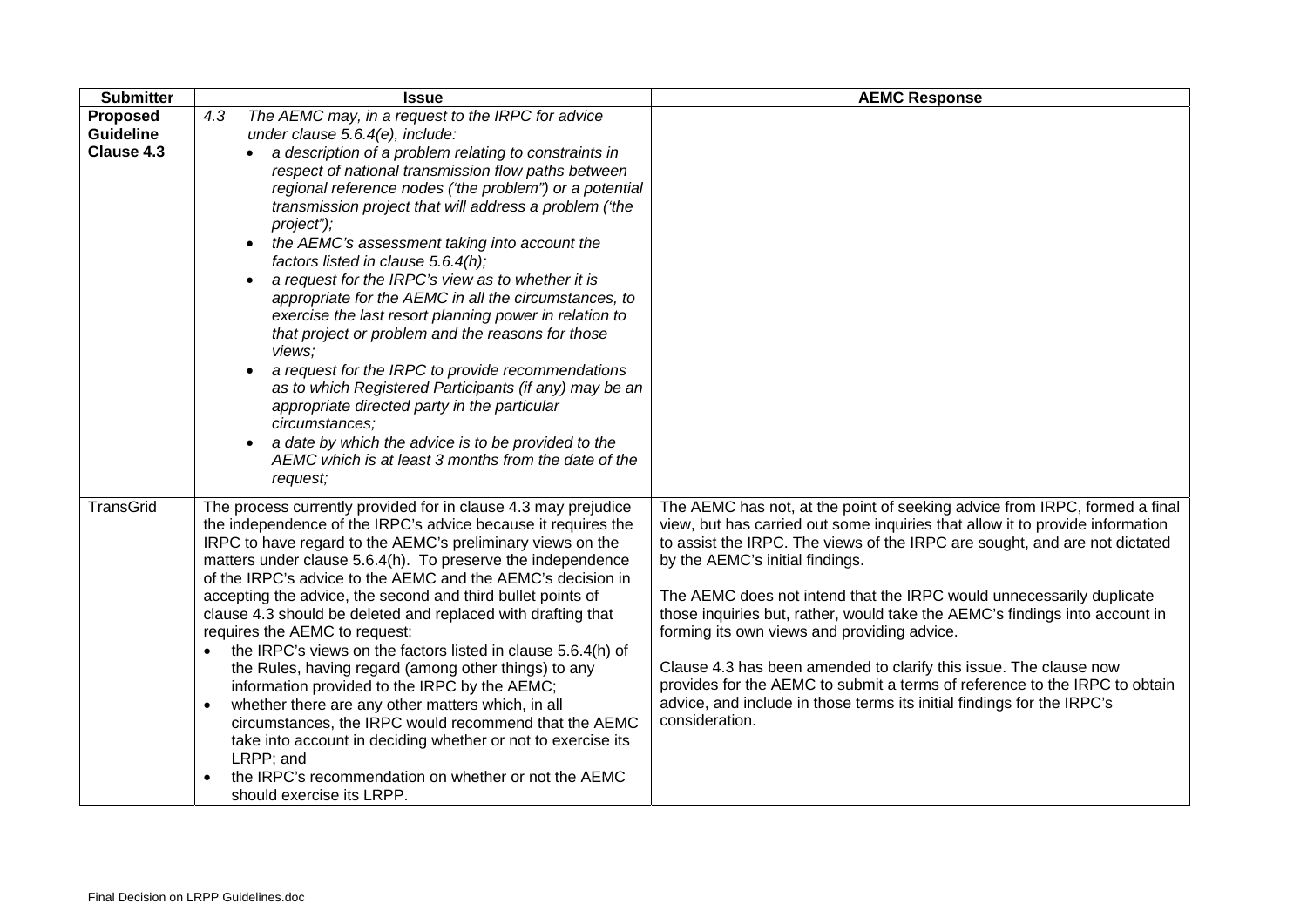| <b>Submitter</b> | <b>Issue</b>                                                                   | <b>AEMC Response</b>                                                                                                                            |
|------------------|--------------------------------------------------------------------------------|-------------------------------------------------------------------------------------------------------------------------------------------------|
| Powerlink        | Amend the $5th$ bullet point to read "a date by which the advice is            | The objective of this clause is to ensure the IRPC has a minimum                                                                                |
|                  | to be provided to the AEMC not less than 3 months from the                     | timeframe within which to provide its advice. Clause 4.3.5 has been                                                                             |
|                  | date of the request;"                                                          | amended to more clearly reflect this objective.                                                                                                 |
| <b>IRPC</b>      | The Guidelines should provide clear guidance on what the                       | The proposed Guidelines sought to achieve a balance between unduly                                                                              |
|                  | IRPC should consider in providing a description of the problem                 | limiting the matters the IRPC can consider, and creating concerns that it                                                                       |
|                  | or a project. It is proposed that these be the same matters as                 | may have too wide (or too costly) a role in giving advice. The AEMC                                                                             |
|                  | the AEMC is required to consider by Rule 5.6.4(g) but clarifying               | considers that the amendments to clause 4.3 address the IRPC's issue in                                                                         |
|                  | the phrase "other matters that are relevant" to explain what it                | part, but has otherwise formed the view that it is a matter for the IRPC to                                                                     |
|                  | would capture. It should prevent any obligation upon the IRPC                  | determine, on a case-by-case, the matters to which it should appropriately                                                                      |
|                  | to consider extraneous matters or information that would                       | have regard in advising the AEMC                                                                                                                |
|                  | impose unnecessary costs on the IRPC.                                          |                                                                                                                                                 |
| <b>IPRC</b>      | Where the IRPC is asked to advise on the appropriateness of                    | The proposed Guidelines sought to achieve a balance between unduly                                                                              |
|                  | the AEMC exercising the LRPP, the Guidelines should clarify                    | limiting the matters the IRPC can consider, and creating concerns that it                                                                       |
|                  | whether the IRPC is required to express an opinion on:                         | may have too wide (or too costly) a role in giving advice. The AEMC<br>considers that the amendments to clause 4.3 partially address the IRPC's |
|                  | whether a practicable option exists to the identified<br>$\bullet$<br>problem; | issue.                                                                                                                                          |
|                  | whether alternative projects would need to be identified;<br>$\bullet$         |                                                                                                                                                 |
|                  | whether there is a practicable option, or alternative project,                 | The AEMC does not envisage that the IRPC undertake an assessment to                                                                             |
|                  | $\bullet$<br>which is likely to satisfy the Regulatory Test.                   | the level that would constitute undertaking the regulatory test as this is a                                                                    |
|                  | The IRPC submits that, if required to consider these matters, it               | task for the directed party to undertake. Rather, the IRPC will undertake an                                                                    |
|                  | will need to undertake an assessment similar to the Regulatory                 | assessment that would assist the AEMC in deciding whether to direct a                                                                           |
|                  | Test.                                                                          | party or parties to undertake the regulatory test in relation to a constraint on                                                                |
|                  |                                                                                | a national transmission flow path.                                                                                                              |
| <b>IRPC</b>      | In advising on the appropriateness of the AEMC exercising the                  | For the reasons noted above, the matters the IRPC is permitted to have                                                                          |
|                  | LRPP, the Guidelines should specify that the IRPC can have                     | regard to is not prescribed. Therefore, it is open to the IRPC to have regard                                                                   |
|                  | regard to the ANTS and the transmission planning reports as                    | to these classes of information. It is implicit that members of the IRPC are                                                                    |
|                  | well as applying their industry specific skill set to this and other           | able to apply their industry-specific skills in preparing the advice to the                                                                     |
|                  | information.                                                                   | AEMC                                                                                                                                            |
| <b>IPRC</b>      | Due to the inherent conflicts of interest likely to arise in the               | Clause 4.3.4 of the Guidelines allows the IRPC to identify single, multiple or                                                                  |
|                  | IRPC being asked to advise as to who is an appropriate party,                  | no party to be directed by the AEMC. Therefore, the AEMC considers this                                                                         |
|                  | the preferable approach is to require the IRPC to provide advice               | issue has already been addressed in the Guidelines.                                                                                             |
|                  | on a range of possible parties that could undertake (or be                     |                                                                                                                                                 |
|                  | involved in undertaking) the Regulatory Test, rather than                      |                                                                                                                                                 |
|                  | identifying a single party.                                                    |                                                                                                                                                 |
| <b>IRPC</b>      | The Guidelines should be amended to provide that advice to be                  | The decision making procedure to be followed by the IRPC is a matter to be                                                                      |
|                  | given by the IRPC to the AEMC is to be agreed by majority vote                 | addressed in the Rules. Therefore, although the Rules are silent as to the                                                                      |
|                  | and that any dissenting opinions be documented within the                      | procedure to be followed, the AEMC is of the view that the Guidelines are                                                                       |
|                  | publishable report or statement.                                               | not the appropriate avenue to resolve this matter.                                                                                              |
| <b>Proposed</b>  | If the IRPC, in preparing an advice to the AEMC, forms the view                |                                                                                                                                                 |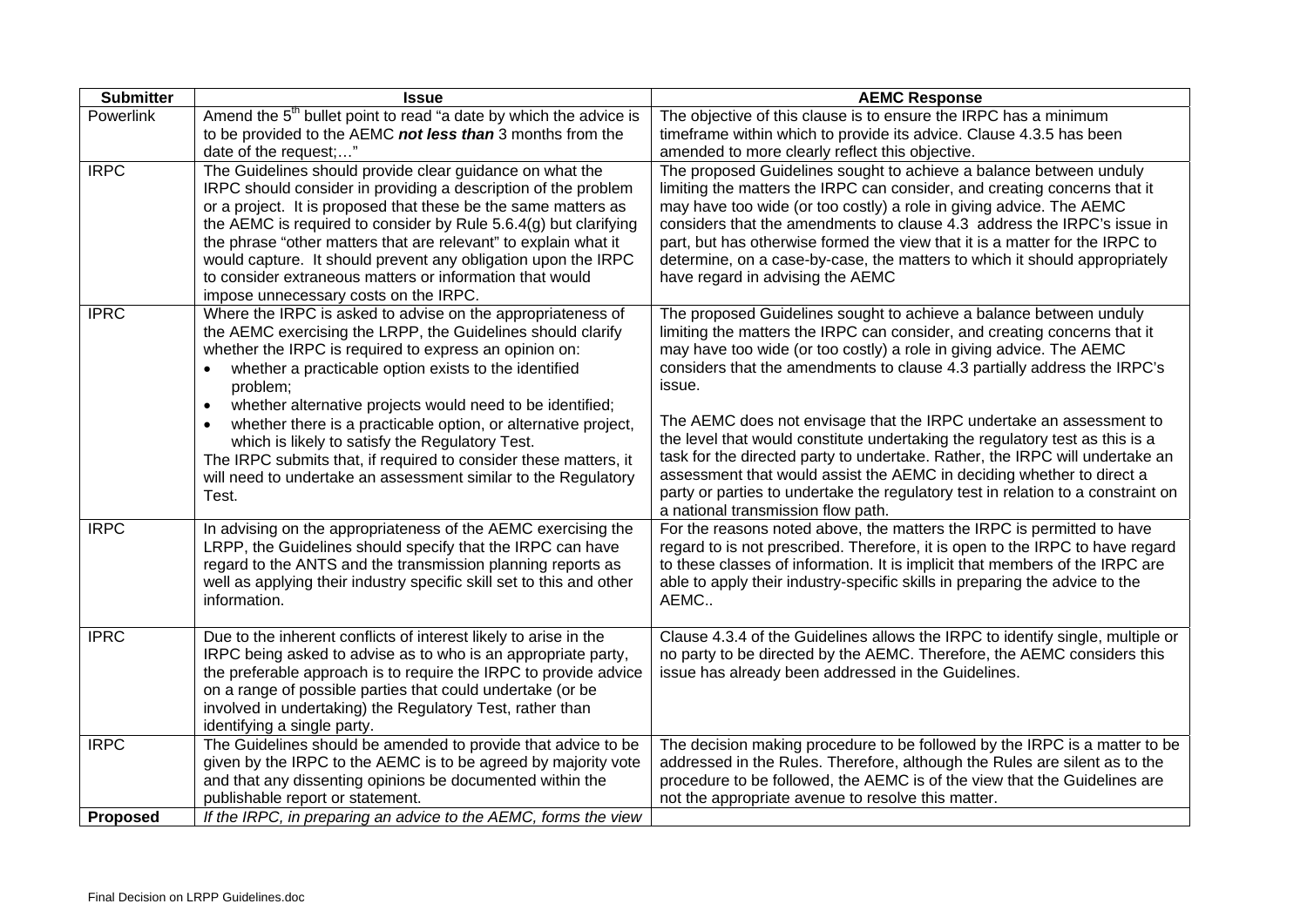| <b>Submitter</b>                                              | <b>Issue</b>                                                                                                                                                                                                                                                                                                                                                                                                                                                                                                                                                                                                                                  | <b>AEMC Response</b>                                                                                                                                                                                                                                                                                                                                                                                                                                                                                                                        |
|---------------------------------------------------------------|-----------------------------------------------------------------------------------------------------------------------------------------------------------------------------------------------------------------------------------------------------------------------------------------------------------------------------------------------------------------------------------------------------------------------------------------------------------------------------------------------------------------------------------------------------------------------------------------------------------------------------------------------|---------------------------------------------------------------------------------------------------------------------------------------------------------------------------------------------------------------------------------------------------------------------------------------------------------------------------------------------------------------------------------------------------------------------------------------------------------------------------------------------------------------------------------------------|
| <b>Guideline</b>                                              | that it requires further time, it may with the agreement of the                                                                                                                                                                                                                                                                                                                                                                                                                                                                                                                                                                               |                                                                                                                                                                                                                                                                                                                                                                                                                                                                                                                                             |
| Clause 4.4                                                    | AEMC, provide its advice on a later agreed date.                                                                                                                                                                                                                                                                                                                                                                                                                                                                                                                                                                                              |                                                                                                                                                                                                                                                                                                                                                                                                                                                                                                                                             |
| Powerlink                                                     | Clause 4.4 should be amended to require the AEMC to publish<br>its reasons for approving a timeframe extension.                                                                                                                                                                                                                                                                                                                                                                                                                                                                                                                               | The AEMC has adopted this suggestion. The Guidelines have been<br>amended to require the AEMC to publish on its website:<br>a request for advice to the IRPC and any terms of reference for that<br>advice;<br>notice any extension of the time to provide the advice;<br>the reasons for the extension of time; and<br>the reasons given by IRPC for requesting an extension of time.                                                                                                                                                      |
| Proposed<br><b>Guideline</b><br><b>Clauses 5.2</b><br>and 5.3 | 5.2 If an advice of the IRPC includes a recommendation as to a<br>person who may be nominated as a directed party, the<br>AEMC must notify that person in writing of the IRPC advice<br>and invite comment from that person.<br>5.3 If the AEMC considers that the advice of the IRPC affects                                                                                                                                                                                                                                                                                                                                                 |                                                                                                                                                                                                                                                                                                                                                                                                                                                                                                                                             |
|                                                               | other parties, it may notify those persons in writing of the<br>IRPC advice and invite comment.                                                                                                                                                                                                                                                                                                                                                                                                                                                                                                                                               |                                                                                                                                                                                                                                                                                                                                                                                                                                                                                                                                             |
| <b>TransGrid</b>                                              | The Guidelines should incorporate a requirement (on the basis<br>of procedural fairness and in accordance with Rules 5.6.4(h)(2)<br>& (3)) for the AEMC to:<br>give notice to a person (and invite submissions from them)<br>whenever the AEMC is itself considering giving the person<br>an LRPP direction;<br>do this at a reasonable time (ie at least 28 days) before<br>$\bullet$<br>making any decision on whether or not to give that person a<br>direction, and<br>take into account those submissions before it makes any<br>$\bullet$<br>such decision.<br>Alternatively, this could be achieved through amendments to<br>clause 9. | The AEMC does not decide to exercise the LRPP until after considering<br>advice provided by the IRPC. The IRPC must undertake a consultation<br>process in preparing its advice. The Guidelines provide for any directed<br>parties to be contacted and invited to submit on the IRPC advice. The<br>AEMC is of the view that there is no need for a further consultation process<br>to be incorporated into the Guidelines and therefore has not adopted<br>TransGrid's suggestion.                                                        |
| Powerlink                                                     | Amend clause 5.3 from "may" to "must" therefore requiring the<br>AEMC to notify those parties that it considers are affected by<br>the IRPC advice.                                                                                                                                                                                                                                                                                                                                                                                                                                                                                           | Clause 5 of the Guidelines provides for the IRPC's advice to be published<br>on its website and for parties who may be nominated as a directed party to<br>be notified. The AEMC position is that an express obligation to identify and<br>notify all third parties who may be affected by the IRPC's advice is likely to<br>be difficult to discharge. The AEMC considers that the publication<br>requirements now incorporated into the Guidelines will enable third parties<br>to assess whether they are affected by the IRPC's advice. |
| <b>Proposed</b><br><b>Guideline</b><br><b>Clause 6</b>        | 6.1 Provision of information for the exercise of the last resort<br>planning power<br>The AEMC may, from time to time, request persons to<br>6.1<br>provide information to inform the AEMC's decision                                                                                                                                                                                                                                                                                                                                                                                                                                         |                                                                                                                                                                                                                                                                                                                                                                                                                                                                                                                                             |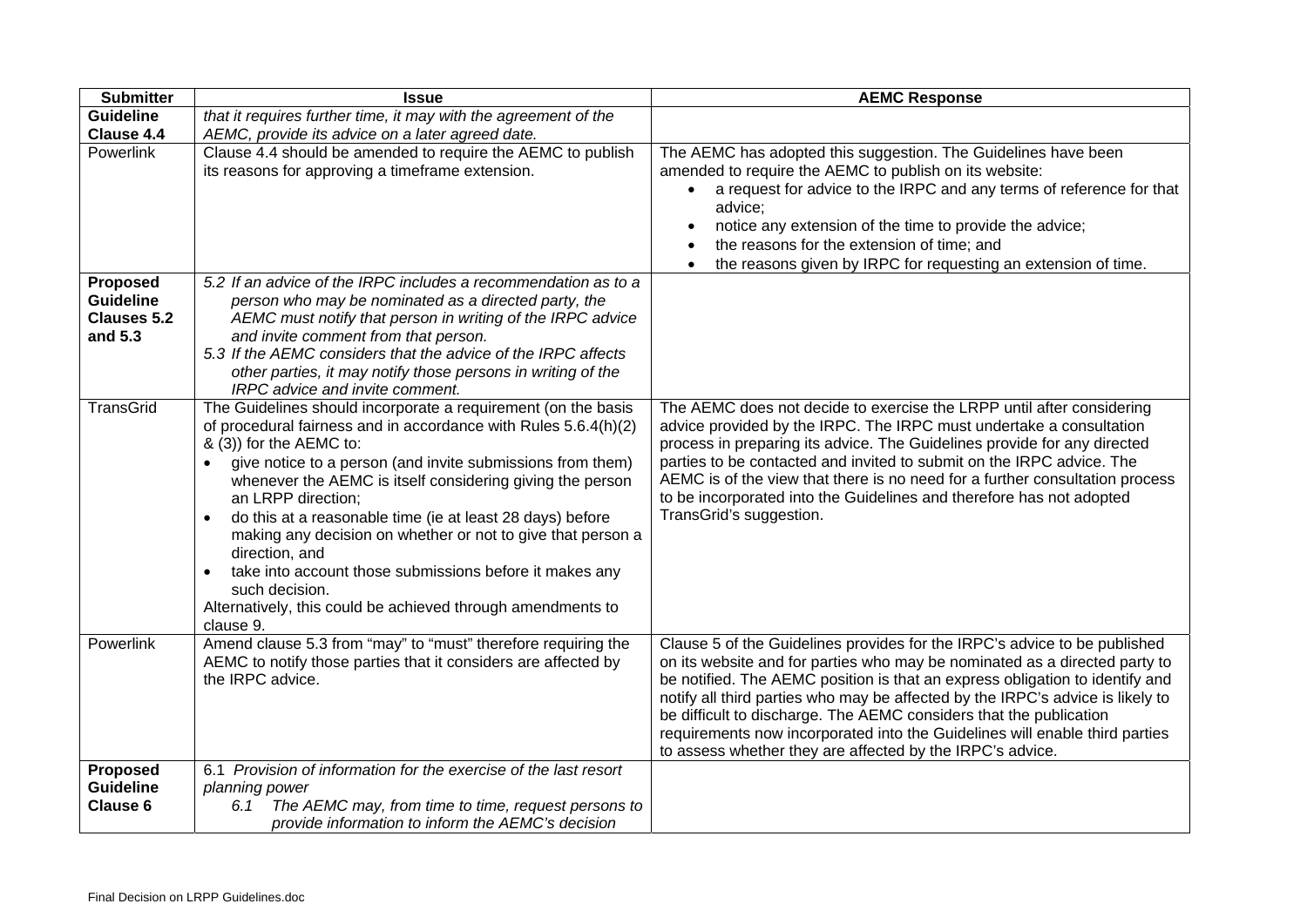| <b>Submitter</b> | <b>Issue</b>                                                                                                                                                                                                                                                                                                                                                                                                                                                                                                                                                                                                                                                                                      | <b>AEMC Response</b>                                                                                                                                                                                                                                                                                                                                           |
|------------------|---------------------------------------------------------------------------------------------------------------------------------------------------------------------------------------------------------------------------------------------------------------------------------------------------------------------------------------------------------------------------------------------------------------------------------------------------------------------------------------------------------------------------------------------------------------------------------------------------------------------------------------------------------------------------------------------------|----------------------------------------------------------------------------------------------------------------------------------------------------------------------------------------------------------------------------------------------------------------------------------------------------------------------------------------------------------------|
|                  | making in relation to the exercise of the last resort<br>planning power.<br>6.2 The AEMC may request information from:<br>• Registered Participants under consideration by<br>the AEMC as a potential directed party;<br>other persons who may be affected by the<br>exercise of the last resort planning power or who<br>may be capable of providing relevant information<br>to assist the AEMC in its decision making.<br>6.3 The AEMC will also seek expert advice where it<br>considers this necessary, and will take into account<br>information and comments received from interested<br>stakeholders.                                                                                      |                                                                                                                                                                                                                                                                                                                                                                |
| Powerlink        | The AEMC should initiate communications and try to resolve<br>issues with affected participants before commencing the more<br>formal process leading up to its use of the LRPP, such as<br>seeking advice from external parties. Powerlink therefore<br>recommends replacing Clause 6.2 of the guidelines with the<br>following:<br>6.2<br>Preliminary investigation in seeking advice on<br>exercising the LRPP<br>The Commission in determining the exercising of the<br>LRPP must:<br>• Notify and consult with relevant jurisdictional<br>planning body/s.<br>• Notify and consult with all jurisdictional planning<br>bodies.<br>6.2.1<br>Formal process in seeking advice on exercising the | The AEMC is of the view that the process provided for in the Guidelines is<br>appropriate. The Guideline does not prevent the AEMC from endeavouring<br>to resolve concerns about transmission network investment prior to<br>initiating the process to exercise its last resort planning power. The AEMC<br>has therefore not adopted Powerlink's suggestion. |
|                  | <b>LRPP</b><br>If the Commission requires further information after the<br>execution of 6.2 the Commission must:<br>• Notify and consult with the IRPC, as constituted by<br>the LRPP.<br>• Invite comments from other Registered Participants.<br>• Publish the Commission's determination.                                                                                                                                                                                                                                                                                                                                                                                                      |                                                                                                                                                                                                                                                                                                                                                                |
| Powerlink        | The Guidelines should be informative as to how confidential<br>information provided to the AEMC in its determination of<br>exercising the LRPP will be treated.                                                                                                                                                                                                                                                                                                                                                                                                                                                                                                                                   | The AEMC has amended the Guidelines to clarify that confidential<br>information will be treated in accordance with the AEMC's obligations under<br>s. 24 of the Australian Energy Market Commission Establishment Act (SA)<br>2004.                                                                                                                            |